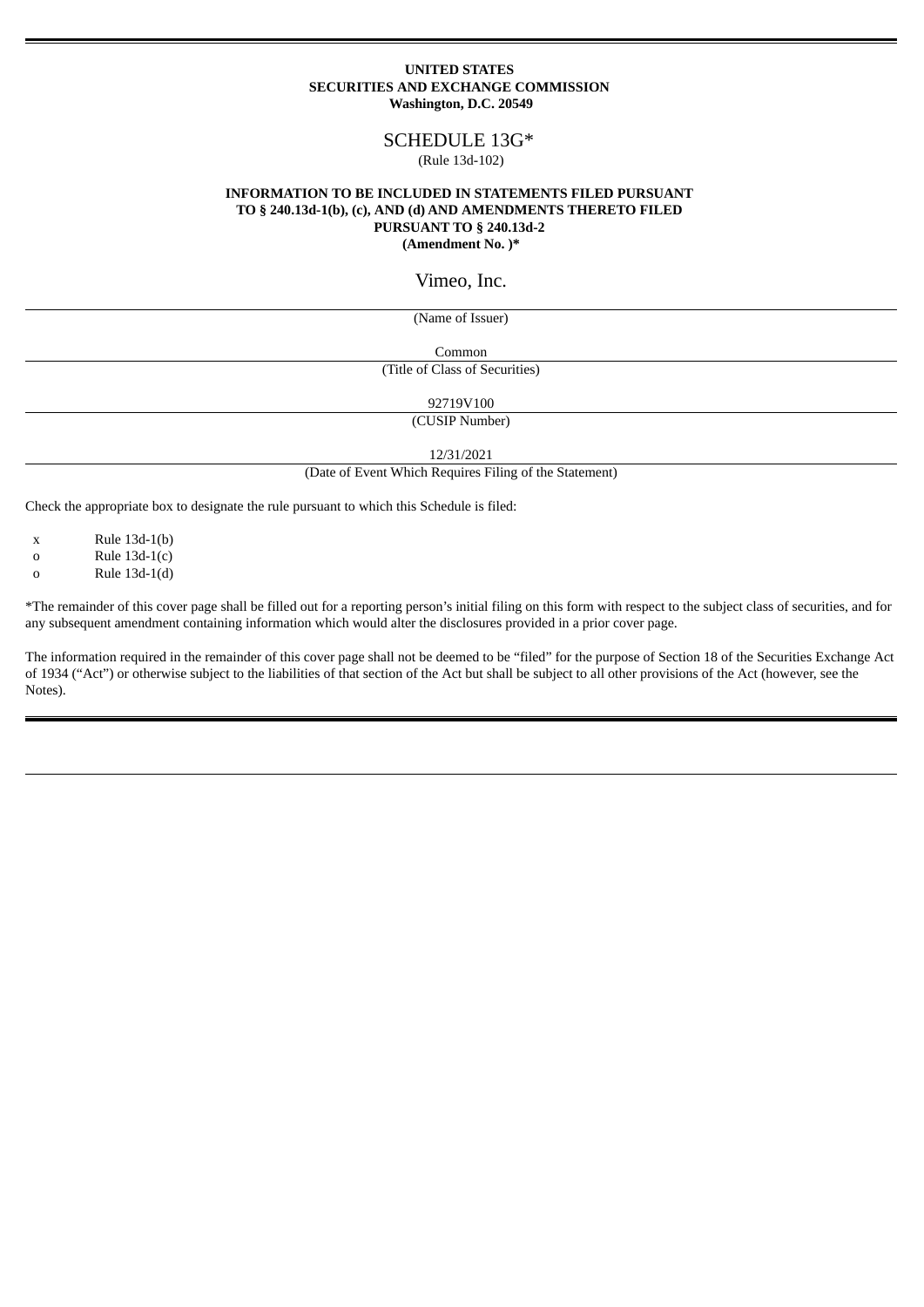| 1.          | NAME OF REPORTING PERSONS<br>Jackson Square Partners, LLC                                                                       |                                                                                        |                                              |  |  |  |  |
|-------------|---------------------------------------------------------------------------------------------------------------------------------|----------------------------------------------------------------------------------------|----------------------------------------------|--|--|--|--|
| 2.          | CHECK THE APPROPRIATE BOX IF A MEMBER OF A GROUP<br>(see instructions)                                                          |                                                                                        |                                              |  |  |  |  |
| 3.          | <b>SEC USE ONLY</b>                                                                                                             |                                                                                        |                                              |  |  |  |  |
| 4.          | CITIZENSHIP OR PLACE OF ORGANIZATION<br>Delaware                                                                                |                                                                                        |                                              |  |  |  |  |
|             |                                                                                                                                 | 5.                                                                                     | <b>SOLE VOTING POWER</b><br>6,297,889        |  |  |  |  |
|             | <b>NUMBER OF</b><br><b>SHARES</b><br><b>BENEFICIALLY</b><br><b>OWNED BY</b><br><b>EACH</b><br><b>REPORTING</b><br><b>PERSON</b> |                                                                                        | <b>SHARED VOTING POWER</b><br>$\overline{0}$ |  |  |  |  |
|             |                                                                                                                                 |                                                                                        | <b>SOLE DISPOSITIVE POWER</b><br>7,894,508   |  |  |  |  |
| <b>WITH</b> |                                                                                                                                 | 8.                                                                                     | SHARED DISPOSITIVE POWER                     |  |  |  |  |
|             |                                                                                                                                 |                                                                                        | None                                         |  |  |  |  |
| 9.          | AGGREGATE AMOUNT BENEFICIALLY OWNED BY EACH REPORTING PERSON<br>7,894,508                                                       |                                                                                        |                                              |  |  |  |  |
| 10.         |                                                                                                                                 | CHECK IF THE AGGREGATE AMOUNT IN ROW (9) EXCLUDES CERTAIN SHARES<br>(SEE INSTRUCTIONS) |                                              |  |  |  |  |
|             |                                                                                                                                 |                                                                                        |                                              |  |  |  |  |
| 11.         | PERCENT OF CLASS REPRESENTED BY AMOUNT IN ROW (9)<br>5.06%                                                                      |                                                                                        |                                              |  |  |  |  |
| 12.         | TYPE OF REPORTING PERSON (SEE INSTRUCTIONS)<br>IA                                                                               |                                                                                        |                                              |  |  |  |  |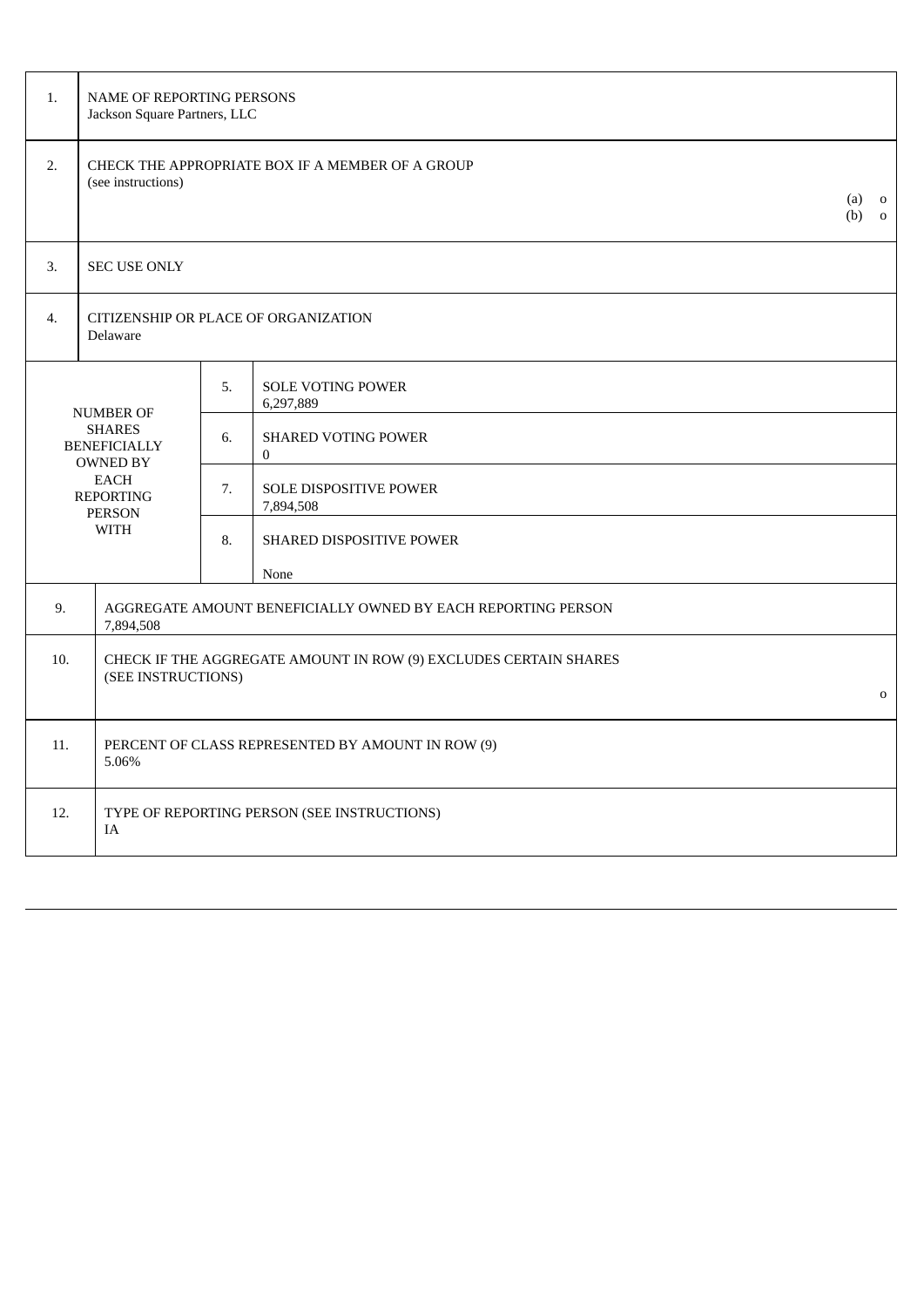| Item $1(a)$ . |                                                                                                                       | <b>Name of Issuer:</b> |                                                                                                                          |  |  |  |  |
|---------------|-----------------------------------------------------------------------------------------------------------------------|------------------------|--------------------------------------------------------------------------------------------------------------------------|--|--|--|--|
|               | Vimeo, Inc.                                                                                                           |                        |                                                                                                                          |  |  |  |  |
| Item $1(b)$ . | <b>Address of Issuer's Principal Executive Offices:</b>                                                               |                        |                                                                                                                          |  |  |  |  |
|               | 555 West 18 <sup>th</sup> Street                                                                                      |                        |                                                                                                                          |  |  |  |  |
|               | New York, NY 10011                                                                                                    |                        |                                                                                                                          |  |  |  |  |
| Item $2(a)$ . | <b>Name of Person Filing:</b>                                                                                         |                        |                                                                                                                          |  |  |  |  |
|               | Jackson Square Partners, LLC                                                                                          |                        |                                                                                                                          |  |  |  |  |
| Item $2(b)$ . | <b>Address of Principal Business Office or, if none, Residence:</b>                                                   |                        |                                                                                                                          |  |  |  |  |
|               | One Letterman Drive                                                                                                   |                        |                                                                                                                          |  |  |  |  |
|               | Building A, Suite A3-200                                                                                              |                        |                                                                                                                          |  |  |  |  |
|               | San Francisco, CA 94129                                                                                               |                        |                                                                                                                          |  |  |  |  |
| Item $2(c)$ . |                                                                                                                       | Citizenship:           |                                                                                                                          |  |  |  |  |
|               | Delaware                                                                                                              |                        |                                                                                                                          |  |  |  |  |
| Item $2(d)$ . | <b>Title of Class of Securities:</b>                                                                                  |                        |                                                                                                                          |  |  |  |  |
|               | Common                                                                                                                |                        |                                                                                                                          |  |  |  |  |
| Item $2(e)$ . | 92719V100                                                                                                             | <b>CUSIP Number:</b>   |                                                                                                                          |  |  |  |  |
|               |                                                                                                                       |                        |                                                                                                                          |  |  |  |  |
| Item 3.       | If this statement is filed pursuant to §§ 240.13d-1(b), or 240.13d-2(b) or (c), check whether the person filing is a: |                        |                                                                                                                          |  |  |  |  |
|               | (a)                                                                                                                   | $\mathbf 0$            | Broker or dealer registered under Section 15 of the Act (15 U.S.C. 780);                                                 |  |  |  |  |
|               | (b)                                                                                                                   | $\mathbf 0$            | Bank as defined in Section 3(a)(6) of the Act (15 U.S.C. 78c);                                                           |  |  |  |  |
|               | (c)                                                                                                                   | $\mathbf 0$            | Insurance company as defined in Section 3(a)(19) of the Act (15 U.S.C. 78c);                                             |  |  |  |  |
|               | (d)                                                                                                                   | $\mathbf 0$            | Investment company registered under Section 8 of the Investment Company Act of 1940 (15 U.S.C.                           |  |  |  |  |
|               |                                                                                                                       |                        | $80a-8$ ;                                                                                                                |  |  |  |  |
|               | (e)                                                                                                                   | X                      | An investment adviser in accordance with $\S$ 240.13d-1(b)(1)(ii)(E);                                                    |  |  |  |  |
|               | (f)                                                                                                                   | $\mathbf 0$            | An employee benefit plan or endowment fund in accordance with $\S$ 240.13d-1(b)(1)(ii)(F);                               |  |  |  |  |
|               | (g)                                                                                                                   | 0                      | A parent holding company or control person in accordance with § 240.13d-1(b)(1)(ii)(G);                                  |  |  |  |  |
|               | (h)                                                                                                                   | $\mathbf 0$            | A savings association as defined in Section 3(b) of the Federal Deposit Insurance Act (12 U.S.C.<br>1813);               |  |  |  |  |
|               | (i)                                                                                                                   | $\mathbf 0$            | A church plan that is excluded from the definition of an investment company under Section $3(c)(14)$                     |  |  |  |  |
|               |                                                                                                                       |                        | of the Investment Company Act (15 U.S.C. 80a-3);                                                                         |  |  |  |  |
|               | (j)                                                                                                                   | 0                      | A non-U.S. institution in accordance with § 240.13d-1(b)(1)(ii)(J);                                                      |  |  |  |  |
|               | (k)                                                                                                                   | $\mathbf 0$            | Group, in accordance with $\S$ 240.13d-1(b)(1)(ii)(K).                                                                   |  |  |  |  |
|               |                                                                                                                       |                        |                                                                                                                          |  |  |  |  |
|               |                                                                                                                       |                        | If filing as a non-U.S. institution in accordance with § 240.13d-1(b)(1)(ii)(J), please specify the type of institution: |  |  |  |  |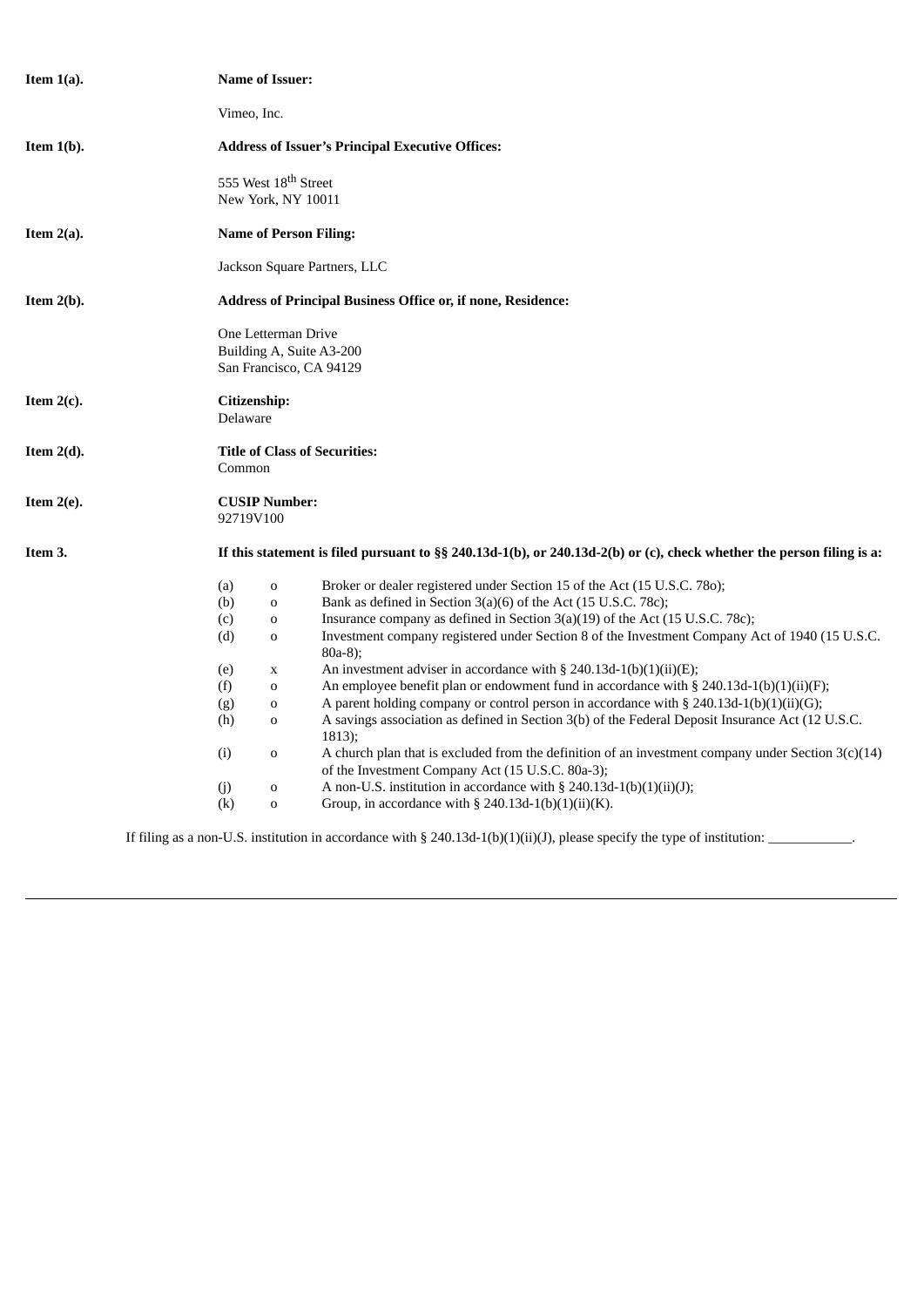| Item 4.  | <b>Ownership:</b><br>Provide the following information regarding the aggregate number and percentage of the class of securities of the issuer<br>identified in Item 1.                                                                                                                                                                                                                                                                                                                          |  |  |  |  |
|----------|-------------------------------------------------------------------------------------------------------------------------------------------------------------------------------------------------------------------------------------------------------------------------------------------------------------------------------------------------------------------------------------------------------------------------------------------------------------------------------------------------|--|--|--|--|
|          | Amount beneficially owned: 7,894,508<br>(a)                                                                                                                                                                                                                                                                                                                                                                                                                                                     |  |  |  |  |
|          | Percent of class: 5.06%<br>(b)                                                                                                                                                                                                                                                                                                                                                                                                                                                                  |  |  |  |  |
|          | Number of shares as to which the person has:<br>(c)                                                                                                                                                                                                                                                                                                                                                                                                                                             |  |  |  |  |
|          | (i) Sole power to vote or to direct the vote: 6,297,889                                                                                                                                                                                                                                                                                                                                                                                                                                         |  |  |  |  |
|          | (ii) Shared power to vote or to direct the vote: 0                                                                                                                                                                                                                                                                                                                                                                                                                                              |  |  |  |  |
|          | (iii) Sole power to dispose or to direct the disposition of: 7,894,508                                                                                                                                                                                                                                                                                                                                                                                                                          |  |  |  |  |
|          | (iv) Shared power to dispose or to direct the disposition of: 0                                                                                                                                                                                                                                                                                                                                                                                                                                 |  |  |  |  |
| Item 5.  | <b>Ownership of Five Percent or Less of a Class:</b><br>If this statement is being filed to report the fact that as of the date hereof the reporting person has ceased to be the<br>beneficial owner of more than 5 percent of the class of securities, check the following. o                                                                                                                                                                                                                  |  |  |  |  |
| Item 6.  | <b>Ownership of More Than Five Percent on Behalf of Another Person: n/a</b>                                                                                                                                                                                                                                                                                                                                                                                                                     |  |  |  |  |
| Item 7.  | Identification and Classification of the Subsidiary Which Acquired the Security Being Reported on By the Parent<br><b>Holding Company: n/a</b>                                                                                                                                                                                                                                                                                                                                                  |  |  |  |  |
| Item 8.  | Identification and Classification of Members of the Group: n/a                                                                                                                                                                                                                                                                                                                                                                                                                                  |  |  |  |  |
| Item 9.  | Notice of Dissolution of Group: n/a                                                                                                                                                                                                                                                                                                                                                                                                                                                             |  |  |  |  |
| Item 10. | <b>Certifications:</b><br>By signing below, I certify that, to the best of my knowledge and belief, the securities referred to above were acquired and<br>are held in the ordinary course of business and were not acquired and are not held for the purpose of or with the effect of<br>changing or influencing the control of the issuer of the securities and were not acquired and are not held in connection with<br>or as a participant in any transaction having that purpose or effect. |  |  |  |  |